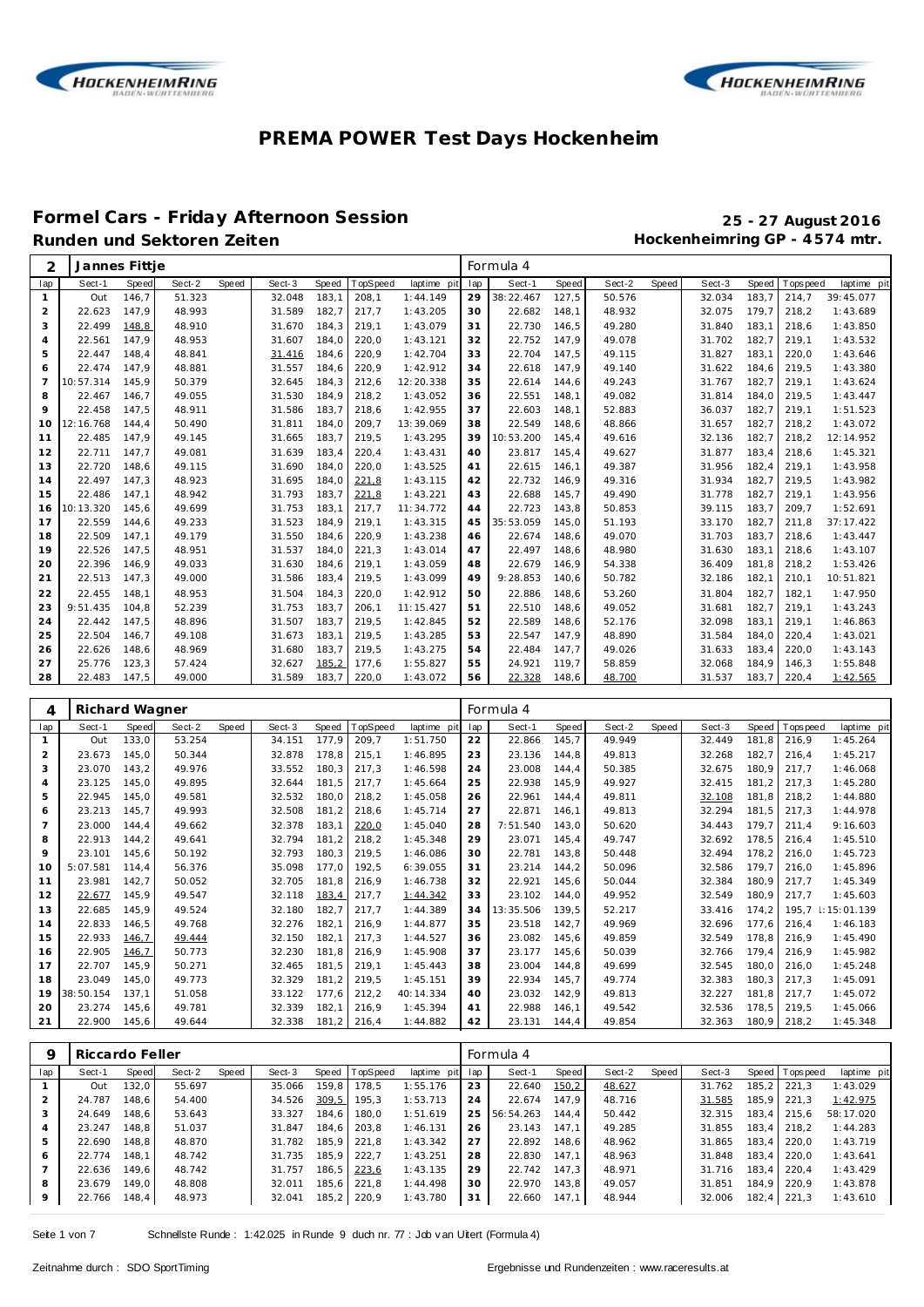



# **Formel Cars - Friday Afternoon Session 25 - 27 August 2016**

### Hockenheimring GP - 4574 mtr.

| 10 | 22.681    | 148.6 | 48.986 | 31.912 | 184.0 | 221.8 | 1:43.579  | 32 | 22.759    | 148.4 | 48.937 | 31.859 | 184.0 | 220.9 | 1:43.555  |
|----|-----------|-------|--------|--------|-------|-------|-----------|----|-----------|-------|--------|--------|-------|-------|-----------|
|    | 22.758    | 148.8 | 48.876 | 31.871 | 184.6 | 220.9 | 1:43.505  | 33 | 22.581    | 148.1 | 48.861 | 31.978 | 183.1 | 220.9 | 1:43.420  |
| 12 | 22.543    | 148.1 | 48.818 | 31.881 | 182.4 | 220.9 | 1:43.242  | 34 | 22.671    | 148.8 | 48.875 | 31.893 | 184.0 | 220.9 | 1:43.439  |
| 13 | 10:46.233 | 145.2 | 51.497 | 32.884 | 180.9 | 218.2 | 12:10.614 | 35 | 22.574    | 148.4 | 48.806 | 31.927 | 184.3 | 220.4 | 1:43.307  |
| 14 | 23.178    | 149.2 | 49.101 | 31.768 | 186.2 | 216.9 | 1:44.047  | 36 | 32:17.442 | 145.9 | 49.559 | 39.857 | 57.7  | 218.6 | 33:46.858 |
| 15 | 22.629    | 148,6 | 48.790 | 31.674 | 185.9 | 221.3 | 1:43.093  | 37 | 25.803    | 147.5 | 49.526 | 38.469 | 57.9  | 220.4 | 1:53.798  |
| 16 | 22.434    | 148.8 | 48.908 | 31.850 | 184.3 | 221.8 | 1:43.192  | 38 | 25.411    | 147.7 | 49.177 | 38.112 | 60.5  | 219.5 | 1:52.700  |
| 17 | 22.646    | 147.7 | 48.842 | 32.345 | 185.2 | 222.2 | 1:43.833  | 39 | 26.219    | 150.0 | 49.162 | 32.513 | 183.7 | 220.0 | 1:47.894  |
| 18 | 22.615    | 148.1 | 48.776 | 31.615 | 184.3 | 221.3 | 1:43.006  | 40 | 22.923    | 147.9 | 48.889 | 32.360 | 182.1 | 220.4 | 1:44.172  |
| 19 | 22.632    | 147.7 | 48.723 | 31.962 | 185.2 | 221.8 | 1:43.317  | 41 | 22.802    | 148.4 | 48.908 | 32.185 | 182.7 | 220.0 | 1:43.895  |
| 20 | 22.640    | 147.7 | 48.898 | 31.811 | 184.6 | 220.9 | 1:43.349  | 42 | 22.741    | 147.9 | 48.858 | 33.338 | 176.8 | 221.3 | 1:44.937  |
| 21 | 22.783    | 147.9 | 48.831 | 31.762 | 184.3 | 221.8 | 1:43.376  | 43 | 23.625    | 147.1 | 49.086 | 32.070 | 182.4 | 221.8 | 1:44.781  |
| 22 | 22.531    | 148.1 | 48.808 | 31.817 | 185,6 | 221,3 | 1:43.156  | 44 | 22.900    | 147.5 | 48.877 | 31.933 | 183.7 | 220,4 | 1:43.710  |

| 10             | TBA       |       |          |       |        |       |          |             |     | Formula 4 |       |          |       |        |        |          |             |
|----------------|-----------|-------|----------|-------|--------|-------|----------|-------------|-----|-----------|-------|----------|-------|--------|--------|----------|-------------|
| lap            | Sect-1    | Speed | Sect-2   | Speed | Sect-3 | Speed | TopSpeed | laptime pit | lap | Sect-1    | Speed | Sect-2   | Speed | Sect-3 | Speed  | Topspeed | laptime pit |
| $\mathbf{1}$   | Out       | 140.4 | 1:02.908 |       | 34.948 | 183.4 | 140,3    | 2:05.247    | 23  | 10:04.531 | 143,8 | 59.357   |       | 33.430 | 184.6  | 143,4    | 11:37.318   |
| 2              | 22.960    | 148.1 | 49.214   |       | 32.106 | 185.2 | 220.9    | 1:44.280    | 24  | 22.671    | 148.4 | 49.136   |       | 31.630 | 185.9  | 222.7    | 1:43.437    |
| 3              | 22.620    | 146.9 | 48.919   |       | 32.085 | 185.9 | 221,3    | 1:43.624    | 25  | 22.544    | 148,4 | 48.713   |       | 31.521 | 186,2  | 222,7    | 1:42.778    |
| $\overline{a}$ | 22.597    | 148.6 | 48.866   |       | 31.811 | 186,2 | 222,7    | 1:43.274    | 26  | 22.325    | 149,0 | 48.698   |       | 31.582 | 185,2  | 222,7    | 1:42.605    |
| 5              | 22.585    | 148.6 | 48.717   |       | 31.884 | 186,9 | 223,6    | 1:43.186    | 27  | 22.470    | 148.4 | 48.740   |       | 31.745 | 185.6  | 223,1    | 1:42.955    |
| 6              | 22.499    | 148,6 | 48.693   |       | 31.738 | 186,2 | 223,1    | 1:42.930    | 28  | 22.447    | 149,0 | 48.655   |       | 31.591 | 185,6  | 223,6    | 1:42.693    |
|                | 22.505    | 148.4 | 48.719   |       | 31.717 | 186.2 | 225,0    | 1:42.941    | 29  | 24.120    | 123,7 | 1:06.654 |       | 32.426 | 186.5  | 167.4    | 2:03.200    |
| 8              | 30:28.419 | 115.8 | 1:09.201 |       | 35.861 | 184,0 | 116,5    | 32:13.481   | 30  | 22.805    | 146,3 | 48.824   |       | 32.121 | 185,9  | 224,1    | 1:43.750    |
| 9              | 22.883    | 147.9 | 49.096   |       | 31.939 | 185.6 | 222,2    | 1:43.918    | 31  | 22.558    | 149.2 | 48.572   |       | 32.208 | 182.1  | 224,1    | 1:43.338    |
| 10             | 22.607    | 148.6 | 48.791   |       | 31.825 | 185,6 | 222,7    | 1:43.223    | 32  | 38:27.466 | 113,0 | 1:00.017 |       | 34.003 | 176,2  | 157,9    | 40:01.486   |
| 11             | 22.487    | 148.6 | 48.653   |       | 31.915 | 185.2 | 222,7    | 1:43.055    | 33  | 24.457    | 149.4 | 55.632   |       | 36.654 | 183.1  | 194.6    | 1:56.743    |
| 12             | 22.495    | 149,8 | 51.263   |       | 40.592 | 166.7 | 222,2    | 1:54.350    | 34  | 22.818    | 149.4 | 49.774   |       | 32.086 | 185.9  | 223,6    | 1:44.678    |
| 13             | 25.324    | 141,2 | 49.491   |       | 32.099 | 185,6 | 221,3    | 1:46.914    | 35  | 22.518    | 149,6 | 48.586   |       | 31.844 | 185, 2 | 223,1    | 1:42.948    |
| 14             | 22.493    | 148,8 | 48.571   |       | 31.847 | 185,6 | 221,8    | 1:42.911    | 36  | 22.478    | 148,6 | 48.567   |       | 31.767 | 184.9  | 223,1    | 1:42.812    |
| 15             | 22.432    | 149.0 | 51.639   |       | 32.157 | 184.3 | 222,2    | 1:46.228    | 37  | 22.463    | 149.4 | 48.582   |       | 31.710 | 185.6  | 223.6    | 1:42.755    |
| 16             | 22.580    | 149.0 | 48.568   |       | 31.832 | 184.3 | 223,1    | 1:42.980    | 38  | 22.415    | 149.6 | 53.791   |       | 32.377 | 184,3  | 224,1    | 1:48.583    |
| 17             | 27:35.871 | 142,7 | 58.504   |       | 32.595 | 183.1 | 155,8    | 29:06.970   | 39  | 22.368    | 149,8 | 48.483   |       | 31.745 | 184.9  | 223,1    | 1:42.596    |
| 18             | 23.078    | 145,4 | 49.274   |       | 32.185 | 184.6 | 221,3    | 1:44.537    | 40  | 22.462    | 149,4 | 48.529   |       | 31.707 | 185,2  | 223,6    | 1:42.698    |
| 19             | 22.574    | 148.4 | 48.795   |       | 32.045 | 184.3 | 222,2    | 1:43.414    | 41  | 22.386    | 149.4 | 48.650   |       | 31.776 | 185.6  | 223,6    | 1:42.812    |
| 20             | 22.608    | 148.4 | 48.817   |       | 31.977 | 183.7 | 221,8    | 1:43.402    | 42  | 22.499    | 149.6 | 48.489   |       | 31.582 | 185,2  | 223,6    | 1:42.570    |
| 21             | 22.585    | 148.8 | 48.708   |       | 31.841 | 184.9 | 221,3    | 1:43.134    | 43  | 22.332    | 149,0 | 48.459   |       | 32.701 | 168,8  | 223,1    | 1:43.492    |
| 22             | 22.706    | 148.4 | 48.643   |       | 32.081 | 184.9 | 221,3    | 1:43.430    | 44  |           |       |          |       |        |        |          |             |

| 14  | Thomas Preining |       |        |       |        |       |          |             |     | Formula 4 |       |        |       |        |       |                   |             |
|-----|-----------------|-------|--------|-------|--------|-------|----------|-------------|-----|-----------|-------|--------|-------|--------|-------|-------------------|-------------|
| lap | Sect-1          | Speed | Sect-2 | Speed | Sect-3 | Speed | TopSpeed | laptime pit | lap | Sect-1    | Speed | Sect-2 | Speed | Sect-3 |       | Speed   Tops peed | laptime pit |
|     | Out             | 142.5 | 53.834 |       | 31.874 | 183.7 | 187.8    | 1:48.027    | 17  | 22.257    | 146.7 | 48.878 |       | 31.395 | 184.3 | 219.5             | 1:42.530    |
| 2   | 22.549          | 145,4 | 49.083 |       | 31.720 | 183,4 | 217,3    | 1:43.352    | 18  | 22.364    | 147.3 | 48.945 |       | 31.450 | 179.1 | 219.5             | 1:42.759    |
| 3   | 22.536          | 146,3 | 48.930 |       | 31.933 | 184,6 | 218,6    | 1:43.399    | 19  | 48:28.870 | 145,4 | 49.696 |       | 31.731 | 184.9 | 210.5             | 49:50.297   |
| 4   | 22.536          | 147.9 | 49.321 |       | 31.845 | 183.7 | 219.5    | 1:43.702    | 20  | 22.228    | 147.7 | 48.613 |       | 31.419 | 184.6 | 219.5             | 1:42.260    |
| 5   | 22.471          | 146,7 | 49.039 |       | 31.689 | 183,4 | 219,5    | 1:43.199    | 21  | 22.209    | 146,9 | 48.629 |       | 31.337 | 185,6 | 220,4             | 1:42.175    |
| 6   | 22.431          | 146.5 | 48.881 |       | 31.646 | 183,7 | 220,4    | 1:42.958    | 22  | 22.225    | 147.9 | 48.579 |       | 31.397 | 184.6 | 221.3             | 1:42.201    |
|     | 22.510          | 146.9 | 48.922 |       | 31.585 | 185,6 | 220,9    | 1:43.017    | 23  | 22.515    | 147.7 | 48.677 |       | 31.429 | 184.3 | 220,9             | 1:42.621    |
| 8   | 23:12.663       | 143.8 | 54.093 |       | 31.636 | 184.9 | 201,5    | 24:38.392   | 24  | 22.315    | 146.7 | 48.759 |       | 31.356 | 184.6 | 221,8             | 1:42.430    |
| 9   | 22.220          | 146.7 | 48.900 |       | 31.353 | 185,2 | 220,9    | 1:42.473    | 25  | 32:06.774 | 145.2 | 52.747 |       | 32.040 | 183.7 | 201.5             | 33:31.561   |
| 10  | 23.217          | 147.3 | 48.848 |       | 31.457 | 186,2 | 220,9    | 1:43.522    | 26  | 22.309    | 148,1 | 48.640 |       | 31.170 | 185,2 | 218.2             | 1:42.119    |
| 11  | 22.232          | 145,2 | 48.917 |       | 31.471 | 185,2 | 221,3    | 1:42.620    | 27  | 22.265    | 147.7 | 48.658 |       | 31.231 | 185,2 | 220,0             | 1:42.154    |
| 12  | 22.286          | 147.5 | 48.744 |       | 31.293 | 185,2 | 220,4    | 1:42.323    | 28  | 22.394    | 148,6 | 48.669 |       | 31.154 | 185,2 | 220,0             | 1:42.217    |
| 13  | 22.217          | 147.5 | 48.733 |       | 31.308 | 185.2 | 220.9    | 1:42.258    | 29  | 22.222    | 147.3 | 48.751 |       | 31.088 | 184.6 | 220,4             | 1:42.061    |
| 14  | 29:40.054       | 145.7 | 49.213 |       | 31.317 | 185,6 | 218,2    | 31:00.584   | 30  | 22.249    | 147.7 | 48.716 |       | 31.238 | 184.3 | 220,4             | 1:42.203    |
| 15  | 22.363          | 146.9 | 49.081 |       | 31.320 | 184,6 | 220,0    | 1:42.764    | 31  | 22.197    | 147,3 | 48.803 |       | 31.285 | 184.0 | 220,4             | 1:42.285    |
| 16  | 22.294          | 146,5 | 48.865 |       | 31.411 | 184,0 | 219.1    | 1:42.570    | 32  |           |       |        |       |        |       |                   |             |

| 15  | Waldherr |       |        |       |        |       |                 |                 |    | Formula 4 |       |        |       |        |       |                 |                         |
|-----|----------|-------|--------|-------|--------|-------|-----------------|-----------------|----|-----------|-------|--------|-------|--------|-------|-----------------|-------------------------|
| lap | Sect-1   | Speed | Sect-2 | Speed | Sect-3 |       | Speed TopSpeed  | laptime pit lap |    | Sect-1    | Speed | Sect-2 | Speed | Sect-3 |       | Speed Tops peed | laptime pit             |
|     | Out      | 133,8 | 52.668 |       | 32.062 | 183.1 | 201.5           | 1:47.111        | 25 | 22.374    | 147.3 | 49.299 |       | 31.562 | 182.1 | 216.4           | 1:43.235                |
|     | 22.434   | 147.7 | 49.158 |       | 31.501 |       | 184,6 216,9     | 1:43.093        | 26 | 22.634    | 147.1 | 49.349 |       | 31.489 |       | $184.3$   216.9 | 1:43.472                |
| 3   | 22.245   | 147.5 | 50.546 |       | 31.818 |       | $182.4$   217.3 | 1:44.609        | 27 | 22.553    | 147.7 | 49.312 |       | 31.576 |       | 177.6 216.4     | 1:43.441                |
|     | 22.533   | 147.3 | 49.072 |       | 31.529 |       | 184.6 218.2     | 1:43.134        | 28 | 23.118    | 146.3 | 51.756 |       | 32.082 |       | $183.4$ 216.0   | 1:46.956                |
|     | 22.476   | 148.4 | 49.225 |       | 34.236 |       | 180.0 216.9     | 1:45.937        | 29 | 59:30.363 | 140.3 | 55.195 |       | 32.444 |       |                 | 180.9 154.3 : 00:58.002 |
| 6   | 22.854   | 146.9 | 49.191 |       | 33.014 |       | 184,3 217,3     | 1:45.059        | 30 | 22.924    | 146.5 | 49.662 |       | 31.763 |       | 183,4 216,9     | 1:44.349                |

Seite 2 von 7 Schnellste Runde : 1:42.025 in Runde 9 duch nr. 77 : Job v an Uitert (Formula 4)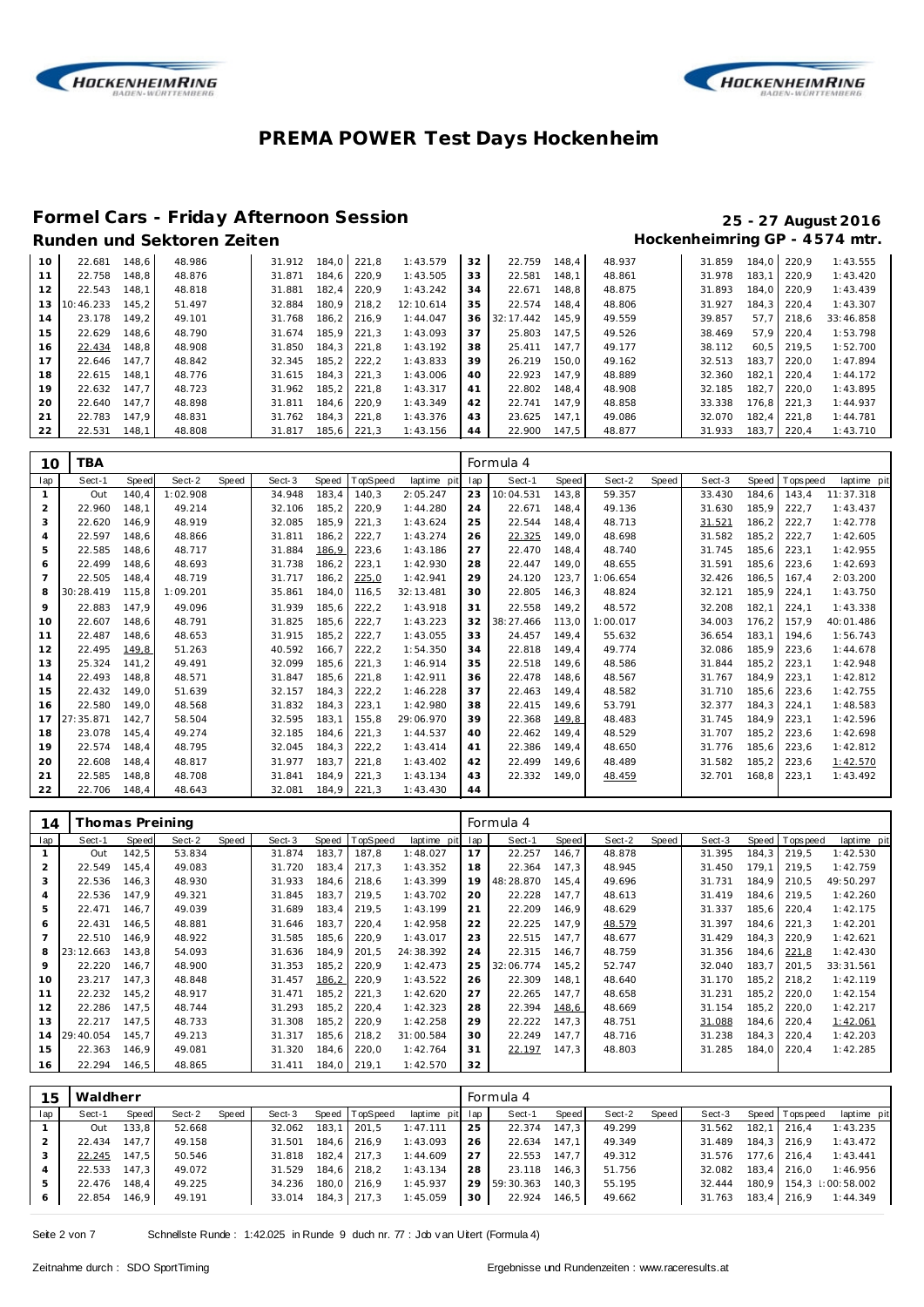



# **Formel Cars - Friday Afternoon Session 25 - 27 August 2016**

## Hockenheimring GP - 4574 mtr.

|         | 22.396    | 146,7 | 49.173 | 31.560 | 184,0 | 216,9 | 1:43.129  | 31 | 22.750    | 146.5 | 49.437   | 31.765 | 180,9 | 216,9 | 1:43.952  |
|---------|-----------|-------|--------|--------|-------|-------|-----------|----|-----------|-------|----------|--------|-------|-------|-----------|
| 8       | 5:03.405  | 147.7 | 49.594 | 31.596 | 184.0 | 211,4 | 6:24.595  | 32 | 22.911    | 146.9 | 49.333   | 31.910 | 182,1 | 216.4 | 1:44.154  |
| $\circ$ | 22.348    | 147.7 | 49.463 | 31.524 | 183,1 | 217.3 | 1:43.335  | 33 | 22.705    | 146.3 | 49.804   | 31.778 | 182,1 | 217.3 | 1:44.287  |
| 10      | 22.361    | 147.5 | 49.060 | 31.536 | 184.0 | 216.9 | 1:42.957  | 34 | 22.570    | 145.9 | 49.317   | 31.715 | 182,4 | 216.0 | 1:43.602  |
|         | 22.462    | 146.5 | 49.129 | 31.486 | 184.0 | 217.7 | 1:43.077  | 35 | 22.536    | 145.6 | 49.438   | 31.823 | 181.8 | 216.4 | 1:43.797  |
| 12      | 22.355    | 146,3 | 49.015 | 31.565 | 183,4 | 218,2 | 1:42.935  | 36 | 22.567    | 146.7 | 49.780   | 34.744 | 170,1 | 216.9 | 1:47.091  |
| 13      | 15:21.339 | 142.1 | 52.571 | 33.564 | 181.8 | 196.4 | 16:47.474 | 37 | 24.142    | 146.1 | 52.184   | 31.975 | 183.1 | 216.0 | 1:48.301  |
| 14      | 22.554    | 147.7 | 49.455 | 31.467 | 184.3 | 215,6 | 1:43.476  | 38 | 22.616    | 146.7 | 49.200   | 31.797 | 183.1 | 216.0 | 1:43.613  |
| 15      | 22.415    | 146.9 | 49.350 | 31.407 | 184.3 | 216.9 | 1:43.172  | 39 | 40:41.887 | 132.2 | 59.605   | 37.347 | 174.2 | 153.6 | 42:18.839 |
| 16      | 22.418    | 146,5 | 49.172 | 31.446 | 184,3 | 217,7 | 1:43.036  | 40 | 24.189    | 145.7 | 50.470   | 32.225 | 182,7 | 210.9 | 1:46.884  |
| 17      | 22.359    | 147.9 | 49.116 | 31.354 | 183,7 | 218.6 | 1:42.829  | 41 | 22.420    | 146.9 | 49.432   | 31.781 | 182,7 | 215.1 | 1:43.633  |
| 18      | 22.375    | 146.9 | 49.196 | 31.453 | 184,9 | 217.7 | 1:43.024  | 42 | 22.393    | 147.1 | 49.207   | 31.519 | 182,1 | 215.1 | 1:43.119  |
| 19      | 22.468    | 147.7 | 49.069 | 31.581 | 184,3 | 217,7 | 1:43.118  | 43 | 22.445    | 147.5 | 49.071   | 31.687 | 181,8 | 216.9 | 1:43.203  |
| 20      | 22.351    | 146.9 | 49.020 | 31.466 | 184.0 | 217.7 | 1:42.837  | 44 | 22.314    | 146.7 | 49.283   | 31.485 | 182,1 | 216.0 | 1:43.082  |
| 21      | 12:48.055 | 144.2 | 50.383 | 31.850 | 183.7 | 213,4 | 14:10.288 | 45 | 22.507    | 146.9 | 49.308   | 31.566 | 181.8 | 215.6 | 1:43.381  |
| 22      | 22.508    | 147.1 | 49.117 | 31.653 | 182.7 | 215.6 | 1:43.278  | 46 | 22.789    | 146.9 | 1:02.811 | 38.449 | 183.7 | 216.9 | 2:04.049  |
| 23      | 23.533    | 146.9 | 49.197 | 31.633 | 183.7 | 216.0 | 1:44.363  | 47 | 22.397    | 146.7 | 49.091   | 31.463 | 183.7 | 217.7 | 1:42.951  |
| 24      | 22.441    | 148.4 | 49.119 | 31.526 | 184.6 | 216,4 | 1:43.086  | 48 | 22.475    | 146.7 | 49.140   | 31.517 | 182.7 | 218,2 | 1:43.132  |

| 17             | Diego Ciantini |       |        |       |        |       |                |                    |    | Formula 4 |       |        |       |        |         |                |             |
|----------------|----------------|-------|--------|-------|--------|-------|----------------|--------------------|----|-----------|-------|--------|-------|--------|---------|----------------|-------------|
| lap            | Sect-1         | Speed | Sect-2 | Speed | Sect-3 |       | Speed TopSpeed | laptime pit lap    |    | Sect-1    | Speed | Sect-2 | Speed | Sect-3 |         | Speed Topspeed | laptime pit |
|                | Out            | 146.3 | 49.328 |       | 31.737 | 184.9 | 220.9          | 6:18.927           | 9  | 22.368    | 146.9 | 48.889 |       | 31.858 | 183,7   | 218.6          | 1:43.115    |
|                | 22.571         | 145.9 | 49.096 |       | 33.434 | 179.4 | 221.3          | 1:45.101           | 10 | 22.450    | 146.7 | 48.890 |       | 31.415 | 184.3 I | 219.1          | 1:42.755    |
|                | 23.469         | 145.6 | 49.061 |       | 31.719 | 184.0 | 221.3          | 1:44.249           |    | 22.450    | 147.1 | 48.898 |       | 31.651 | 180.6 I | 219.5          | 1:42.999    |
| $\overline{4}$ | 22.709         | 147.1 | 49.312 |       | 32.002 | 180.9 | 225,5          | 1:44.023           | 12 | 8:13.158  | 130.8 | 49.806 |       | 31.761 | 183.4   | 218.2          | 9:34.725    |
| 5              | 22.683         | 147.5 | 48.909 |       | 31.919 | 180.0 | 223.1          | 1:43.511           |    | 22.461    | 146.9 | 49.118 |       | 31.676 | 184.9   | 220.9          | 1:43.255    |
|                | 23.243         | 143.4 | 49.224 |       | 31.806 | 183.4 | 220.9          | 1:44.273           | 14 | 22.391    | 147.7 | 49.037 |       | 31.763 | 184.3   | 220.9          | 1:43.191    |
|                | 22.813         | 147.9 | 49.210 |       | 31.813 | 184.6 | 222.2          | 1:43.836           | 15 | 22.450    | 146.3 | 49.062 |       | 31.566 | 184.0   | 220.9          | 1:43.078    |
|                | 13:25.368      | 145.7 | 49.933 |       | 31.650 | 185,6 |                | 216.0 : 14: 46.951 | 16 | 22.400    | 146.5 | 48.892 |       | 31.388 | 184.0   | 220,9          | 1:42.680    |

| 18             | Marcos Siebert |       |        |       |        |       |          |             |     | Formula 4 |       |        |       |        |       |                   |                    |
|----------------|----------------|-------|--------|-------|--------|-------|----------|-------------|-----|-----------|-------|--------|-------|--------|-------|-------------------|--------------------|
| lap            | Sect-1         | Speed | Sect-2 | Speed | Sect-3 | Speed | TopSpeed | laptime pit | lap | Sect-1    | Speed | Sect-2 | Speed | Sect-3 |       | Speed   Tops peed | laptime pit        |
|                | Out            | 146.1 | 49.487 |       | 31.782 | 184,0 | 220,9    | 6:20.284    | 13  | 22.832    | 147.5 | 49.371 |       | 31.799 | 183.4 | 224,1             | 1:44.002           |
| $\overline{2}$ | 22.494         | 146.3 | 49.007 |       | 31.830 | 183.7 | 221.8    | 1:43.331    | 14  | 22.481    | 145.9 | 49.182 |       | 31.832 | 184.3 | 220.4             | 1:43.495           |
| 3              | 22.540         | 146.3 | 49.208 |       | 31.507 | 184.0 | 217.7    | 1:43.255    | 15  | 23.126    | 145.9 | 49.317 |       | 31.789 | 183.7 | 220.0             | 1:44.232           |
| 4              | 23.904         | 134.2 | 49.647 |       | 31.680 | 182.4 | 216.4    | 1:45.231    | 16  | 22.809    | 146.9 | 49.084 |       | 31.836 | 183.1 | 220.4             | 1:43.729           |
| 5              | 22.535         | 146.7 | 49.205 |       | 31.656 | 183.1 | 218.2    | 1:43.396    | 17  | 22.658    | 147.1 | 49.082 |       | 31.835 | 184.6 | 221.8             | 1:43.575           |
| 6              | 22.424         | 145.9 | 49.195 |       | 31.595 | 183.4 | 219.1    | 1:43.214    | 18  | 17:55.501 | 145.6 | 50.258 |       | 31.461 | 184.0 |                   | 207.7 : 19: 17.220 |
|                | 22.472         | 145.6 | 49.186 |       | 31.611 | 183.4 | 220.9    | 1:43.269    | 19  | 22.581    | 147.5 | 48.740 |       | 31.316 | 184.6 | 219.5             | 1:42.637           |
| 8              | 22.539         | 146.7 | 49.027 |       | 31.454 | 184.3 | 220.4    | 1:43.020    | 20  | 22.288    | 147.7 | 48.773 |       | 31.251 | 183.7 | 220.4             | 1:42.312           |
| $\circ$        | 23.030         | 146.1 | 49.084 |       | 31.783 | 184.0 | 219.5    | 1:43.897    | 21  | 22.250    | 146.1 | 49.041 |       | 31.255 | 184,9 | 220.0             | 1:42.546           |
| 10             | 22.369         | 147.5 | 48.956 |       | 31.738 | 183.7 | 222,2    | 1:43.063    | 22  | 22.265    | 147.7 | 51.800 |       | 32.860 | 183.7 | 220.0             | 1:46.925           |
| 11             | 23.250         | 132.8 | 50.103 |       | 32.031 | 181.8 | 216.4    | 1:45.384    | 23  | 22.496    | 147,9 | 48.766 |       | 33.376 | 92.7  | 219.5             | 1:44.638           |
| 12             | 22.653         | 147.1 | 49.245 |       | 32.268 | 184,3 | 220.9    | 1:44.166    | 24  |           |       |        |       |        |       |                   |                    |

| 19  | Fabio Scherer |       |        |       |        |       |                 |             |     | Formula 4 |       |        |       |        |       |                  |                          |
|-----|---------------|-------|--------|-------|--------|-------|-----------------|-------------|-----|-----------|-------|--------|-------|--------|-------|------------------|--------------------------|
| lap | Sect-1        | Speed | Sect-2 | Speed | Sect-3 | Speed | <b>TopSpeed</b> | laptime pit | lap | Sect-1    | Speed | Sect-2 | Speed | Sect-3 |       | Speed   Topspeed | laptime pit              |
|     | Out           | 145.7 | 49.396 |       | 31.955 | 182,4 | 216,0           | 4:45.420    | 14  | 22.449    | 147,7 | 49.047 |       | 32.326 | 160.2 | 219.1            | 1:43.822                 |
|     | 22.870        | 145.6 | 49.272 |       | 31.665 | 184.0 | 216.4           | 1:43.807    | 15  | 24.819    | 147.3 | 49.226 |       | 31.575 | 182.7 | 219.1            | 1:45.620                 |
| 3   | 22.508        | 145.4 | 49.144 |       | 32.073 | 180.0 | 218,2           | 1:43.725    | 16  | 22.485    | 146.5 | 49.060 |       | 31.469 | 183.4 | 218.2            | 1:43.014                 |
| 4   | 22.955        | 145.9 | 49.506 |       | 32.105 | 179.4 | 219,5           | 1:44.566    | 17  | 22.524    | 146.7 | 48.946 |       | 31.420 | 183.7 | 220,0            | 1:42.890                 |
| 5   | 14:21.644     | 143.4 | 50.232 |       | 32.045 | 180.0 | 212,2           | 15:43.921   | 18  | 18:21.524 | 133.8 | 51.600 |       | 32.683 | 182.7 | 211.4            | $\parallel$ : 19: 45.807 |
| 6   | 23.288        | 146.9 | 49.614 |       | 31.746 | 181.2 | 218,2           | 1:44.648    | 19  | 22.778    | 147.5 | 49.290 |       | 31.341 | 184.0 | 218.2            | 1:43.409                 |
|     | 22.622        | 147.7 | 48.837 |       | 31.605 | 182.7 | 218.2           | 1:43.064    | 20  | 22.406    | 147.5 | 49.038 |       | 31.279 | 184,9 | 219.1            | 1:42.723                 |
| 8   | 22.579        | 146.7 | 48.984 |       | 31.770 | 184.6 | 219.1           | 1:43.333    | 21  | 22.276    | 146.9 | 48.999 |       | 31.233 | 184.3 | 219.5            | 1:42.508                 |
| 9   | 22.420        | 146.7 | 48.822 |       | 31.734 | 182.4 | 219.5           | 1:42.976    | 22  | 22.440    | 146.7 | 48.968 |       | 31.520 | 183,4 | 220,0            | 1:42.928                 |
| 10  | 22.872        | 146.5 | 49.156 |       | 31.810 | 180,6 | 219,1           | 1:43.838    | 23  | 29.402    | 147.3 | 49.294 |       | 31.759 | 183.7 | 216.0            | 1:50.455                 |
| 11  | 20:16.065     | 144.8 | 49.598 |       | 31.916 | 183.4 | 217.7           | 21:37.579   | 24  | 22.348    | 147.3 | 49.092 |       | 31.401 | 183.4 | 218.6            | 1:42.841                 |
| 12  | 22.568        | 147.1 | 49.018 |       | 31.616 | 182,1 | 218,2           | 1:43.202    | 25  | 22.395    | 147.5 | 49.018 |       | 31.368 | 183.4 | 219.1            | 1:42.781                 |
| 13  | 22.483        | 147,7 | 48.932 |       | 31.535 | 183,1 | 218,6           | 1:42.950    | 26  |           |       |        |       |        |       |                  |                          |

|     | 20 Kevin Kratz |              |        |       |        |                    |                                        |    | Formula 4    |       |        |       |                    |                       |             |
|-----|----------------|--------------|--------|-------|--------|--------------------|----------------------------------------|----|--------------|-------|--------|-------|--------------------|-----------------------|-------------|
| lap | Sect-1         | Speed        | Sect-2 | Speed | Sect-3 |                    | Speed TopSpeed laptime pit lap         |    | Sect-1       | Speed | Sect-2 | Speed |                    | Sect-3 Speed Topspeed | laptime pit |
|     | Out            | 138.1        | 53.437 |       |        | 33.129 181,2 185,2 | 1:48.400                               | 11 | 22.233       | 148.1 | 48.787 |       | 31.566 184,0 220,9 |                       | 1:42.586    |
|     |                | 23.105 147,9 | 49.332 |       |        |                    | $31.715$ $184.3$ $216.4$ $1:44.152$ 12 |    | 24.162 148,6 |       | 50.839 |       | 32.593 186.2 213.9 |                       | 1:47.594    |

Seite 3 von 7 Schnellste Runde : 1:42.025 in Runde 9 duch nr. 77 : Job v an Uitert (Formula 4)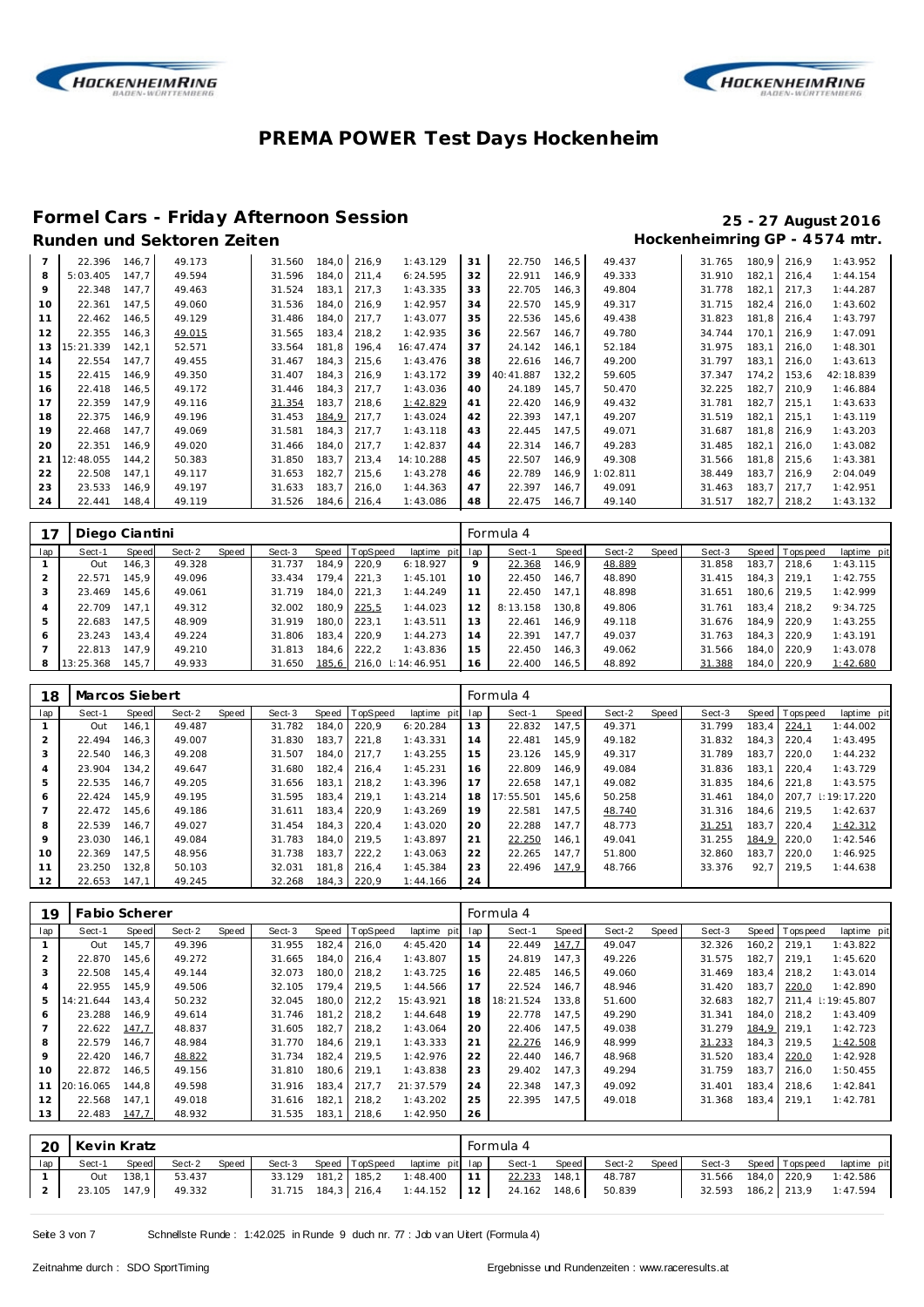



# **Formel Cars - Friday Afternoon Session 25 - 27 August 2016**

# Hockenheimring GP - 4574 mtr.

|    | 22.332    | 146.9 | 48.857 | 31.842 | 184.9 219.1 |             | 1:43.031  | 13 | 22.326    | 147.3 | 48.899 | 31.406 |       | 185.9 220.4 | 1:42.631  |
|----|-----------|-------|--------|--------|-------------|-------------|-----------|----|-----------|-------|--------|--------|-------|-------------|-----------|
|    | 22.369    | 147.3 | 49.010 | 31.567 | 185.6       | 219.5       | 1:42.946  | 14 | 14:04.578 | 144.8 | 52.148 | 32.346 | 182.1 | 196.0       | 15:29.072 |
|    | 22.417    | 146.7 | 48.899 | 31.559 |             | 184.6 220.4 | 1:42.875  | 15 | 22.856    | 149,2 | 49.123 | 31.502 |       | 184.9 215.6 | 1:43.481  |
|    | 25.007    | 148.1 | 52.366 | 34.490 | $186.2$     | 219.1       | 1:51.863  | 16 | 22.244    | 147.5 | 48.720 | 31.266 |       | 184.9 220.0 | 1:42.230  |
|    | 22.482    | 147.1 | 48.930 | 31.638 | $185.2$     | 220.4       | 1:43.050  |    | 22.246    | 146.1 | 51.198 | 35.642 |       | 184.9 219.5 | 1:49.086  |
| 8  | 53:55.521 | 146.5 | 50.719 | 32.198 | 179.1       | 201.9       | 55:18.438 | 18 | 22.282    | 148.8 | 48.588 | 31.459 | 185.2 | 220.4       | 1:42.329  |
| 9  | 22.649    | 147.7 | 48.997 | 31.519 | 186,5       | 217.3       | 1:43.165  | 19 | 22.343    | 148.6 | 48.601 | 31.417 |       | 185,2 221,8 | 1:42.361  |
| 10 | 22.245    | 148.6 | 48.785 | 31.411 | 186.2       | 220.9       | 1:42.441  | 20 |           |       |        |        |       |             |           |

| 27             |           | Louis Gachot |        |       |        |       |         |             |     | Formula 4 |       |        |       |        |       |                   |             |
|----------------|-----------|--------------|--------|-------|--------|-------|---------|-------------|-----|-----------|-------|--------|-------|--------|-------|-------------------|-------------|
| lap            | Sect-1    | Speed        | Sect-2 | Speed | Sect-3 | Speed | opSpeed | laptime pit | lap | Sect-1    | Speed | Sect-2 | Speed | Sect-3 |       | Speed   Tops peed | laptime pit |
|                | Out       | 148.8        | 49.480 |       | 32.068 | 183.4 | 217.7   | 4:03.842    | 25  | 22.525    | 148.8 | 48.940 |       | 31.790 | 184.3 | 220,9             | 1:43.255    |
| 2              | 22.575    | 148.8        | 48.893 |       | 31.778 | 184.6 | 220,9   | 1:43.246    | 26  | 22.541    | 148.1 | 48.870 |       | 31.643 | 184.0 | 220.9             | 1:43.054    |
| 3              | 22.567    | 148,6        | 48.911 |       | 31.700 | 184,9 | 220,4   | 1:43.178    | 27  | 22.509    | 147,7 | 48.936 |       | 31.817 | 183,7 | 220,4             | 1:43.262    |
| 4              | 22.601    | 148.6        | 48.857 |       | 31.658 | 184.9 | 220,9   | 1:43.116    | 28  | 26.582    | 137,2 | 59.725 |       | 36.826 | 183.7 | 183.1             | 2:03.133    |
| 5              | 22.475    | 148.8        | 48.904 |       | 34.198 | 173,4 | 221,3   | 1:45.577    | 29  | 22.973    | 148,8 | 58.373 |       | 32.204 | 183.4 | 213,0             | 1:53.550    |
| 6              | 25.757    | 134.8        | 55.365 |       | 32.453 | 184.3 | 210,5   | 1:53.575    | 30  | 22.421    | 148.1 | 48.792 |       | 31.723 | 184.0 | 219,1             | 1:42.936    |
| $\overline{7}$ | 22.769    | 148.8        | 48.906 |       | 31.592 | 185,2 | 220,9   | 1:43.267    | 31  | 17:35.516 | 145,4 | 50.644 |       | 32.058 | 182,1 | 208,5             | 18:58.218   |
| 8              | 20:44.635 | 145,6        | 50.914 |       | 32.425 | 182,7 | 197,4   | 22:07.974   | 32  | 22.719    | 149,0 | 49.497 |       | 31.811 | 183,4 | 216,9             | 1:44.027    |
| 9              | 22.744    | 149.0        | 49.136 |       | 31.751 | 183.7 | 219,1   | 1:43.631    | 33  | 22.592    | 148.4 | 49.162 |       | 31.631 | 182.4 | 217.3             | 1:43.385    |
| 10             | 22.608    | 147.1        | 49.248 |       | 31.959 | 183.4 | 219,5   | 1:43.815    | 34  | 22.538    | 149.0 | 49.116 |       | 31.794 | 183.1 | 216.9             | 1:43.448    |
| 11             | 22.629    | 148,4        | 49.130 |       | 31.853 | 183,1 | 220,0   | 1:43.612    | 35  | 22.735    | 149,6 | 49.047 |       | 31.884 | 183,1 | 216,9             | 1:43.666    |
| 12             | 22.722    | 148.8        | 49.025 |       | 31.639 | 184.6 | 221,3   | 1:43.386    | 36  | 22.626    | 148.1 | 48.939 |       | 31.678 | 183.1 | 218.2             | 1:43.243    |
| 13             | 22.606    | 149.2        | 49.038 |       | 31.663 | 184,3 | 221,3   | 1:43.307    | 37  | 22.601    | 147,9 | 48.887 |       | 31.747 | 183,1 | 218,2             | 1:43.235    |
| 14             | 12:39.841 | 145.7        | 50.631 |       | 32.439 | 182.4 | 207.3   | 14:02.911   | 38  | 35:27.321 | 144.2 | 52.393 |       | 32.683 | 182.4 | 204.5             | 36:52.397   |
| 15             | 22.895    | 148,4        | 49.218 |       | 31.706 | 184,3 | 220,0   | 1:43.819    | 39  | 22.989    | 149,2 | 48.985 |       | 31.537 | 184,9 | 219,5             | 1:43.511    |
| 16             | 22.587    | 146.7        | 49.419 |       | 31.879 | 184.9 | 219,5   | 1:43.885    | 40  | 22.492    | 149.2 | 48.848 |       | 31.571 | 184.0 | 219.5             | 1:42.911    |
| 17             | 22.588    | 147.7        | 49.194 |       | 31.707 | 184.6 | 220,0   | 1:43.489    | 41  | 22.547    | 148.8 | 49.095 |       | 31.668 | 183,7 | 220,0             | 1:43.310    |
| 18             | 22.637    | 147.9        | 49.085 |       | 31.696 | 184.9 | 219.5   | 1:43.418    | 42  | 22.634    | 148.4 | 48.839 |       | 31.653 | 182.7 | 220.4             | 1:43.126    |
| 19             | 22.660    | 148.8        | 49.074 |       | 31.766 | 185,6 | 220,4   | 1:43.500    | 43  | 22.649    | 148,8 | 48.859 |       | 34.189 | 179.1 | 220,4             | 1:45.697    |
| 20             | 00:48.216 | 145,7        | 50.535 |       | 32.706 | 181.8 | 217,3   | 1:02:11.457 | 44  | 25.344    | 144,6 | 55.138 |       | 32.074 | 181,5 | 165,1             | 1:52.556    |
| 21             | 23.131    | 148.8        | 49.213 |       | 31.914 | 183,7 | 219,1   | 1:44.258    | 45  | 22.569    | 147.9 | 48.882 |       | 31.576 | 184.3 | 221,3             | 1:43.027    |
| 22             | 22.648    | 147.9        | 48.939 |       | 31.619 | 184.0 | 220,0   | 1:43.206    | 46  | 22.483    | 148.6 | 48.895 |       | 31.595 | 184.6 | 220,9             | 1:42.973    |
| 23             | 22.646    | 149.2        | 48.773 |       | 31.668 | 184.3 | 220,9   | 1:43.087    | 47  | 22.419    | 147.5 | 48.859 |       | 31.516 | 184.3 | 221.3             | 1:42.794    |
| 24             | 22.607    | 149.4        | 48.827 |       | 31.699 | 183,7 | 220,4   | 1:43.133    | 48  | 22.387    | 147,5 | 48.643 |       | 31.642 | 178,5 | 221,3             | 1:42.672    |

| 29             | Mick Schumacher |       |        |       |        |       |          |             |     | Formula 4 |       |          |       |        |       |            |             |
|----------------|-----------------|-------|--------|-------|--------|-------|----------|-------------|-----|-----------|-------|----------|-------|--------|-------|------------|-------------|
| lap            | Sect-1          | Speed | Sect-2 | Speed | Sect-3 | Speed | TopSpeed | laptime pit | lap | Sect-1    | Speed | Sect-2   | Speed | Sect-3 | Speed | T ops peed | laptime pit |
| $\mathbf{1}$   | Out             | 141.9 | 52.876 |       | 32.659 | 181.2 | 205,3    | 1:46.908    | 27  | 22.318    | 147.3 | 48.720   |       | 31.262 | 184.6 | 220,4      | 1:42.300    |
| $\overline{2}$ | 23.044          | 146,3 | 50.306 |       | 31.671 | 182,7 | 216,0    | 1:45.021    | 28  | 22.324    | 147,5 | 48.801   |       | 31.377 | 184,3 | 220,0      | 1:42.502    |
| 3              | 22.734          | 143.6 | 53.301 |       | 31.784 | 183.1 | 217,3    | 1:47.819    | 29  | 22.229    | 148,1 | 48.897   |       | 31.337 | 183,7 | 220,9      | 1:42.463    |
| $\overline{4}$ | 22.661          | 146.9 | 49.179 |       | 31.602 | 182,4 | 218,6    | 1:43.442    | 30  | 22.307    | 147,7 | 48.940   |       | 31.382 | 183.4 | 220,4      | 1:42.629    |
| 5              | 23.582          | 146,1 | 51.964 |       | 33.184 | 182,7 | 216,4    | 1:48.730    | 31  | 23.279    | 146,9 | 50.867   |       | 32.441 | 184.0 | 219,5      | 1:46.587    |
| 6              | 22.723          | 146.5 | 49.570 |       | 31.582 | 184,0 | 218,2    | 1:43.875    | 32  | 22.294    | 147,5 | 48.839   |       | 31.349 | 184.9 | 220,4      | 1:42.482    |
| $\overline{7}$ | 13:26.461       | 145.7 | 49.285 |       | 31.528 | 184.6 | 218,6    | 14:47.274   | 33  | 22.364    | 147.7 | 48.794   |       | 31.359 | 185,6 | 220.0      | 1:42.517    |
| 8              | 22.501          | 146.1 | 49.111 |       | 31.602 | 184,3 | 220,0    | 1:43.214    | 34  | 18:18.469 | 143,6 | 57.255   |       | 46.805 | 183,1 | 207,7      | 20:02.529   |
| 9              | 22.519          | 146.1 | 49.236 |       | 31.583 | 184.6 | 219,1    | 1:43.338    | 35  | 22.426    | 147.3 | 49.560   |       | 31.399 | 184.6 | 217.7      | 1:43.385    |
| 10             | 22.509          | 145.9 | 49.131 |       | 31.548 | 184.3 | 220,0    | 1:43.188    | 36  | 22.534    | 147.3 | 49.052   |       | 31.431 | 184.6 | 219.5      | 1:43.017    |
| 11             | 22.370          | 146.3 | 49.031 |       | 31.518 | 184.9 | 220,0    | 1:42.919    | 37  | 22.465    | 147,5 | 48.809   |       | 31.471 | 184.0 | 220,4      | 1:42.745    |
| 12             | 22.433          | 145,2 | 49.133 |       | 31.521 | 183,7 | 220,0    | 1:43.087    | 38  | 22.440    | 147,5 | 48.982   |       | 31.512 | 183,7 | 220,0      | 1:42.934    |
| 13             | 22.434          | 146,3 | 49.072 |       | 31.894 | 183,4 | 220,4    | 1:43.400    | 39  | 23.778    | 145,4 | 50.466   |       | 32.333 | 183.7 | 220,4      | 1:46.577    |
| 14             | 22.547          | 146,3 | 49.200 |       | 31.583 | 185,2 | 220,4    | 1:43.330    | 40  | 22.458    | 147,5 | 48.780   |       | 31.487 | 182,4 | 220,4      | 1:42.725    |
| 15             | 22.516          | 147.9 | 48.983 |       | 31.421 | 184,6 | 220,0    | 1:42.920    | 41  | 22:12.503 | 142,9 | 49.507   |       | 31.616 | 185,6 | 215,6      | 23:33.626   |
| 16             | 22.413          | 146.5 | 49.177 |       | 31.523 | 184.0 | 220,9    | 1:43.113    | 42  | 22.658    | 127,4 | 1:00.763 |       | 47.836 | 170.3 | 134.8      | 2:11.257    |
| 17             | 22.575          | 146.1 | 49.078 |       | 31.489 | 184,6 | 220,0    | 1:43.142    | 43  | 22.787    | 146.9 | 49.046   |       | 31.535 | 184.0 | 220,4      | 1:43.368    |
| 18             | 22.457          | 146.9 | 49.023 |       | 31.471 | 184,0 | 220,0    | 1:42.951    | 44  | 22.429    | 147.1 | 49.064   |       | 31.412 | 184.3 | 220,0      | 1:42.905    |
| 19             | 22.453          | 146.7 | 48.982 |       | 31.573 | 183.4 | 220,0    | 1:43.008    | 45  | 22.308    | 146,5 | 48.978   |       | 31.364 | 183.7 | 221.3      | 1:42.650    |
| 20             | 22.465          | 147.3 | 48.932 |       | 31.436 | 184,3 | 220,0    | 1:42.833    | 46  | 23.784    | 145.4 | 49.543   |       | 31.837 | 184.0 | 222,2      | 1:45.164    |
| 21             | 22.473          | 146.5 | 48.930 |       | 31.433 | 184.6 | 221,8    | 1:42.836    | 47  | 22.361    | 146.9 | 48.915   |       | 31.478 | 184.3 | 221,3      | 1:42.754    |
| 22             | 22.451          | 146.7 | 48.922 |       | 31.731 | 177.0 | 220,4    | 1:43.104    | 48  | 22.382    | 147.1 | 49.169   |       | 31.631 | 184.3 | 221,8      | 1:43.182    |
| 23             | 22.894          | 146.7 | 49.011 |       | 31.467 | 184,9 | 220,0    | 1:43.372    | 49  | 22.365    | 146,5 | 48.848   |       | 31.419 | 184,6 | 221,8      | 1:42.632    |
| 24             | 22.414          | 147,1 | 48.918 |       | 31.573 | 184,9 | 220,0    | 1:42.905    | 50  | 22.274    | 146,9 | 48.870   |       | 31.517 | 184,3 | 220,9      | 1:42.661    |
| 25             | 46:03.033       | 140.1 | 49.845 |       | 31.575 | 185.2 | 216,4    | 47:24.453   | 51  | 22.370    | 146,7 | 48.820   |       | 31.612 | 183,1 | 221,8      | 1:42.802    |
| 26             | 22.563          | 147,5 | 48.919 |       | 31.303 | 184,6 | 220,0    | 1:42.785    | 52  |           |       |          |       |        |       |            |             |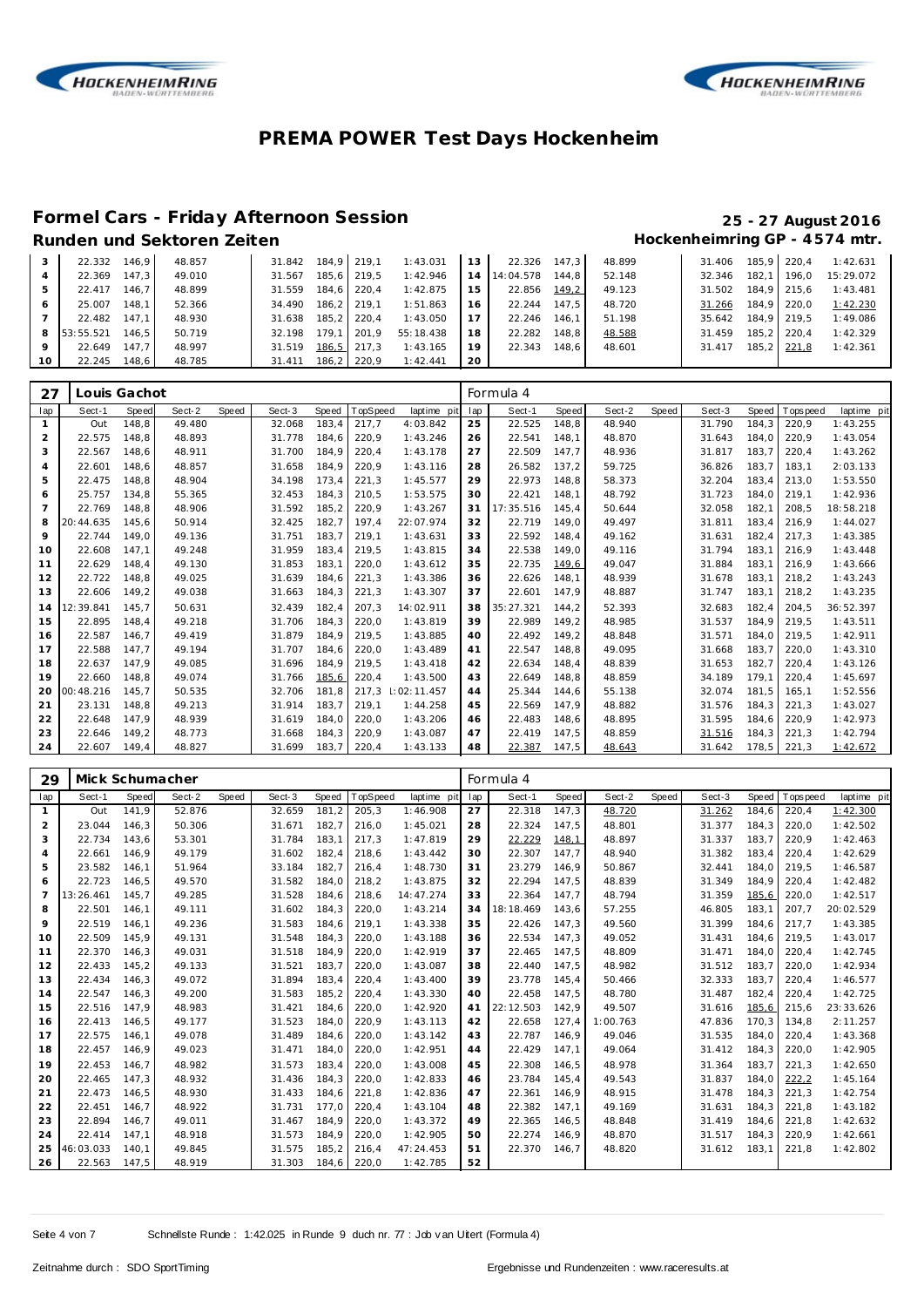



# **Formel Cars - Friday Afternoon Session 25 - 27 August 2016**

Hockenheimring GP - 4574 mtr.

| 33             | J         | . Aberdein |        |       |        |              |          |                 |     | Formula 4 |       |          |       |        |        |             |                 |
|----------------|-----------|------------|--------|-------|--------|--------------|----------|-----------------|-----|-----------|-------|----------|-------|--------|--------|-------------|-----------------|
| lap            | Sect-1    | Speed      | Sect-2 | Speed | Sect-3 | <b>Speed</b> | TopSpeed | laptime<br>pitl | lap | Sect-1    | Speed | Sect-2   | Speed | Sect-3 | Speed  | T ops pee d | laptime<br>pit  |
|                | Out       | 146.3      | 50.708 |       | 32.526 | 182,7        | 209,3    | 1:44.572        | 19  | 22.483    | 147,3 | 49.379   |       | 31.717 | 184.3  | 217,7       | 1:43.579        |
| $\overline{2}$ | 22.654    | 148.4      | 49.118 |       | 31.946 | 185,2        | 218.2    | 1:43.718        | 20  | 17:04.562 | 138,6 | 51.790   |       | 32.770 | 181.2  | 211,4       | $\pm 18:29.122$ |
| 3              | 22.482    | 148,4      | 49.165 |       | 31.603 | 185,9        | 219,5    | 1:43.250        | 21  | 22.883    | 147,3 | 49.279   |       | 31.698 | 184.0  | 216,4       | 1:43.860        |
| $\overline{a}$ | 22.545    | 146,7      | 48.823 |       | 31.546 | 184,0        | 219,5    | 1:42.914        | 22  | 22.367    | 148,4 | 48.852   |       | 31.632 | 184,6  | 217,7       | 1:42.851        |
| 5              | 22.693    | 147,3      | 49.012 |       | 31.904 | 185,2        | 220,4    | 1:43.609        | 23  | 22.202    | 148,1 | 48.762   |       | 31.324 | 184, 3 | 218,2       | 1:42.288        |
| 6              | 22.489    | 148,4      | 49.082 |       | 31.473 | 186,5        | 220,9    | 1:43.044        | 24  | 22.288    | 147,3 | 48.710   |       | 31.470 | 183,4  | 218,6       | 1:42.468        |
| $\overline{7}$ | 22.584    | 149,8      | 49.113 |       | 31.633 | 185,9        | 220,0    | 1:43.330        | 25  | 29.831    | 112,5 | 1:02.325 |       | 32.183 | 184.0  | 126,8       | 2:04.339        |
| 8              | 22.444    | 149.0      | 49.147 |       | 31.661 | 181,2        | 218,6    | 1:43.252        | 26  | 22.236    | 146.9 | 48.540   |       | 31.388 | 184.6  | 220.9       | 1:42.164        |
| 9              | 33:27.607 | 145.2      | 53.283 |       | 33.231 | 186,2        | 205,7    | 34:54.121       | 27  | 22.389    | 147,3 | 49.051   |       | 32.203 | 184.3  | 220,4       | 1:43.643        |
| 10             | 22.510    | 147,7      | 49.283 |       | 31.482 | 185,6        | 217,7    | 1:43.275        | 28  | 18:19.682 | 126,0 | 1:04.475 |       | 38.926 | 149,4  | 141,9       | 20:03.083       |
| 11             | 22.378    | 149,8      | 48.947 |       | 31.340 | 185,6        | 219,5    | 1:42.665        | 29  | 6:44.614  | 147,9 | 50.074   |       | 31.513 | 184,6  | 210,1       | 8:06.201        |
| 12             | 22.443    | 147.9      | 48.819 |       | 34.306 | 167.2        | 219,5    | 1:45.568        | 30  | 22.279    | 148,4 | 49.129   |       | 31.632 | 183.7  | 219.1       | 1:43.040        |
| 13             | 26.953    | 141.0      | 53.558 |       | 32.899 | 185,6        | 216.9    | 1:53.410        | 31  | 22.285    | 148,4 | 48.783   |       | 31.399 | 184.3  | 219.5       | 1:42.467        |
| 14             | 22.391    | 147,3      | 49.679 |       | 31.604 | 184,9        | 219,1    | 1:43.674        | 32  | 22.207    | 148,8 | 48.949   |       | 31.462 | 184,0  | 220,9       | 1:42.618        |
| 15             | 22.402    | 146,9      | 48.938 |       | 31.511 | 184,3        | 220,0    | 1:42.851        | 33  | 22.327    | 149,0 | 55.721   |       | 33.308 | 185,6  | 220,0       | 1:51.356        |
| 16             | 22.396    | 148,4      | 48.978 |       | 31.430 | 184,6        | 218,6    | 1:42.804        | 34  | 22.296    | 148,4 | 48.690   |       | 31.459 | 184,9  | 220,0       | 1:42.445        |
| 17             | 16:07.814 | 145,7      | 51.315 |       | 32.083 | 183,7        | 214,3    | 17:31.212       | 35  | 22.354    | 149,2 | 48.696   |       | 31.317 | 184,6  | 220,4       | 1:42.367        |
| 18             | 22.526    | 146.1      | 49.369 |       | 31.723 | 183.4        | 216,4    | 1:43.618        | 36  |           |       |          |       |        |        |             |                 |

| 44             | Juri Vips |              |        |       |        |       |          |             |     | Formula 4 |       |        |       |        |              |            |             |
|----------------|-----------|--------------|--------|-------|--------|-------|----------|-------------|-----|-----------|-------|--------|-------|--------|--------------|------------|-------------|
| lap            | Sect-1    | <b>Speed</b> | Sect-2 | Speed | Sect-3 | Speed | TopSpeed | laptime pit | lap | Sect-1    | Speed | Sect-2 | Speed | Sect-3 | <b>Speed</b> | Tops pee d | laptime pit |
| $\mathbf{1}$   | Out       | 144,2        | 52.468 |       | 33.215 | 181.2 | 210,1    | 1:48.489    | 26  | 22.427    | 147,5 | 49.091 |       | 31.668 | 183.4        | 218.2      | 1:43.186    |
| $\overline{2}$ | 23.527    | 146.7        | 50.176 |       | 32.212 | 183,1 | 218,2    | 1:45.915    | 27  | 22.596    | 146,3 | 49.227 |       | 31.766 | 181.5        | 218,2      | 1:43.589    |
| 3              | 23.115    | 148.1        | 49.488 |       | 31.895 | 185.2 | 222,2    | 1:44.498    | 28  | 22.589    | 146,7 | 49.234 |       | 31.530 | 183.4        | 217.7      | 1:43.353    |
| $\overline{4}$ | 24.002    | 141,0        | 56.659 |       | 36.774 | 184,0 | 189,5    | 1:57.435    | 29  | 22.515    | 147,5 | 49.199 |       | 31.556 | 183,7        | 218,2      | 1:43.270    |
| 5              | 22.556    | 146,3        | 49.233 |       | 31.930 | 179,4 | 217,3    | 1:43.719    | 30  | 22.577    | 147,9 | 49.186 |       | 31.584 | 184,0        | 218,2      | 1:43.347    |
| 6              | 11:27.943 | 123,4        | 51.553 |       | 32.954 | 183,4 | 206,5    | 12:52.450   | 31  | 22.557    | 147,5 | 49.117 |       | 32.069 | 182.4        | 218,6      | 1:43.743    |
| $\overline{7}$ | 22.560    | 146,7        | 49.039 |       | 31.545 | 183,1 | 216,9    | 1:43.144    | 32  | 22.990    | 148,1 | 49.267 |       | 33.316 | 183,4        | 218,6      | 1:45.573    |
| 8              | 22.327    | 147.1        | 49.225 |       | 31.421 | 184.0 | 217,3    | 1:42.973    | 33  | 22.632    | 146.7 | 49.091 |       | 31.896 | 183.4        | 220.4      | 1:43.619    |
| 9              | 22.597    | 146.3        | 49.148 |       | 31.557 | 183.4 | 218,2    | 1:43.302    | 34  | 22.573    | 147.3 | 48.991 |       | 31.901 | 183.4        | 220.0      | 1:43.465    |
| 10             | 22.555    | 146.9        | 49.014 |       | 31.651 | 183.4 | 219,1    | 1:43.220    | 35  | 22.750    | 146,5 | 49.058 |       | 31.583 | 183.7        | 217.7      | 1:43.391    |
| 11             | 24.177    | 143,2        | 52.431 |       | 32.558 | 183,4 | 194,9    | 1:49.166    | 36  | 22.744    | 146,9 | 49.018 |       | 31.981 | 182.7        | 218.6      | 1:43.743    |
| 12             | 22.658    | 148.4        | 49.031 |       | 31.594 | 184,3 | 220,4    | 1:43.283    | 37  | 22.755    | 147,3 | 49.104 |       | 31.613 | 183.7        | 219,1      | 1:43.472    |
| 13             | 22.517    | 146,9        | 48.993 |       | 31.529 | 185,6 | 221,3    | 1:43.039    | 38  | 22.699    | 147,9 | 49.041 |       | 32.250 | 183,1        | 219,1      | 1:43.990    |
| 14             | 22.465    | 147,3        | 48.968 |       | 31.697 | 183,4 | 223.6    | 1:43.130    | 39  | 22.594    | 148,6 | 49.128 |       | 31.527 | 183.7        | 218,6      | 1:43.249    |
| 15             | 21:15.541 | 106,5        | 53.300 |       | 32.466 | 184,6 | 211,8    | 22:41.307   | 40  | 22.607    | 147,3 | 49.276 |       | 31.580 | 183.4        | 218,6      | 1:43.463    |
| 16             | 22.363    | 147.3        | 49.047 |       | 31.409 | 184.3 | 219,1    | 1:42.819    | 41  | 22.470    | 146.7 | 49.122 |       | 31.829 | 180.9        | 218.2      | 1:43.421    |
| 17             | 23.649    | 144.8        | 51.960 |       | 32.037 | 184.6 | 209.7    | 1:47.646    | 42  | 54:41.218 | 142,3 | 50.684 |       | 31.614 | 181.8        | 210.1      | 56:03.516   |
| 18             | 22.322    | 147.3        | 49.194 |       | 31.570 | 184.3 | 219,1    | 1:43.086    | 43  | 22.480    | 147,3 | 50.822 |       | 31.397 | 183.7        | 219.5      | 1:44.699    |
| 19             | 22.413    | 145.9        | 52.699 |       | 33.749 | 184.9 | 219,1    | 1:48.861    | 44  | 22.268    | 147.7 | 49.152 |       | 31.534 | 182.1        | 219.1      | 1:42.954    |
| 20             | 22.389    | 147.3        | 48.719 |       | 31.212 | 185.2 | 220,4    | 1:42.320    | 45  | 22.465    | 147.5 | 49.046 |       | 31.486 | 184.6        | 219.1      | 1:42.997    |
| 21             | 22.300    | 147.3        | 48.817 |       | 31.522 | 183,1 | 221,3    | 1:42.639    | 46  | 22.376    | 147,1 | 49.008 |       | 31.344 | 184.0        | 218,2      | 1:42.728    |
| 22             | 22.446    | 147,3        | 48.827 |       | 31.528 | 184,0 | 219,1    | 1:42.801    | 47  | 22.545    | 147,5 | 51.061 |       | 32.772 | 182.7        | 218,6      | 1:46.378    |
| 23             | 22.526    | 146.9        | 49.006 |       | 31.685 | 184,9 | 220,0    | 1:43.217    | 48  | 22.458    | 147,5 | 49.298 |       | 31.448 | 183,7        | 219,1      | 1:43.204    |
| 24             | 28:39.983 | 142.9        | 50.269 |       | 32.083 | 182.1 | 215.6    | 30:02.335   | 49  | 27.971    | 143.2 | 52.514 |       | 33.430 | 184.6        | 200.7      | 1:53.915    |
| 25             | 22.696    | 146,9        | 49.370 |       | 31.530 | 183.7 | 217,7    | 1:43.596    | 50  | 22.558    | 147,5 | 48.955 |       | 31.668 | 184,3        | 220,0      | 1:43.181    |

| 51             | Aldo Festante |       |          |       |        |       |          |             |     | Formula 4 |       |        |       |        |       |            |             |
|----------------|---------------|-------|----------|-------|--------|-------|----------|-------------|-----|-----------|-------|--------|-------|--------|-------|------------|-------------|
| lap            | Sect-1        | Speed | Sect-2   | Speed | Sect-3 | Speed | TopSpeed | laptime pit | lap | Sect-1    | Speed | Sect-2 | Speed | Sect-3 | Speed | T ops peed | laptime pit |
|                | Out           | 102,3 | 1:02.498 |       | 39.151 | 175,9 | 177,6    | 2:12.490    | 27  | 22.566    | 147.7 | 49.202 |       | 31.523 | 184.9 | 220,9      | 1:43.291    |
| $\overline{2}$ | 25.114        | 142.3 | 54.456   |       | 33.812 | 176.5 | 217.7    | 1:53.382    | 28  | 22.567    | 147.9 | 49.000 |       | 31.520 | 185.6 | 220.9      | 1:43.087    |
| 3              | 24.588        | 142.3 | 52.830   |       | 33.090 | 181.8 | 215.6    | 1:50.508    | 29  | 22.456    | 146.7 | 48.784 |       | 31.503 | 185.6 | 220.9      | 1:42.743    |
| 4              | 22.579        | 146.9 | 49.121   |       | 31.928 | 184,0 | 219,1    | 1:43.628    | 30  | 22.331    | 146,9 | 48.807 |       | 31.369 | 185,6 | 221,3      | 1:42.507    |
| 5              | 22.481        | 146.9 | 49.008   |       | 31.775 | 184,6 | 219.5    | 1:43.264    | 31  | 22.344    | 146,7 | 48.769 |       | 31.322 | 185,2 | 221,3      | 1:42.435    |
| 6              | 22.462        | 146.5 | 49.106   |       | 31.757 | 184.6 | 220,0    | 1:43.325    | 32  | 22.406    | 147.1 | 48.732 |       | 31.501 | 184.9 | 221,3      | 1:42.639    |
|                | 22.592        | 147.7 | 48.828   |       | 31.597 | 185,2 | 221,3    | 1:43.017    | 33  | 28:19.471 | 143,6 | 49.860 |       | 41.516 | 57.1  | 217.3      | 29:50.847   |
| 8              | 22.505        | 147.7 | 48.915   |       | 31.823 | 184.0 | 221,8    | 1:43.243    | 34  | 25.505    | 146,9 | 49.409 |       | 32.213 | 181.5 | 220.0      | 1:47.127    |
| 9              | 26.433        | 146.1 | 49.442   |       | 31.874 | 182,7 | 220,4    | 1:47.749    | 35  | 22.740    | 146,5 | 48.931 |       | 31.987 | 183.4 | 221.8      | 1:43.658    |
| 10             | 22.654        | 147.9 | 49.060   |       | 31.813 | 184.9 | 221,8    | 1:43.527    | 36  | 22.625    | 147.3 | 48.894 |       | 31.974 | 182.7 | 221.8      | 1:43.493    |
| 11             | 22.537        | 146.7 | 48.842   |       | 31.647 | 184.3 | 222,7    | 1:43.026    | 37  | 22.681    | 147.7 | 49.153 |       | 31.828 | 183.7 | 221.3      | 1:43.662    |
| 12             | 22.591        | 146.7 | 48.857   |       | 31.580 | 184.6 | 223.1    | 1:43.028    | 38  | 22.427    | 147.5 | 49.110 |       | 31.639 | 184.6 | 221.8      | 1:43.176    |
| 13             | 22.423        | 146.9 | 48.986   |       | 31.855 | 184.3 | 222,7    | 1:43.264    | 39  | 22.452    | 146,5 | 49.104 |       | 31.484 | 184.6 | 222,7      | 1:43.040    |
| 14             | 10:34.050     | 126,8 | 59.253   |       | 35.148 | 179,1 | 175.6    | 12:08.451   | 40  | 22.529    | 145,9 | 49.118 |       | 31.685 | 183.7 | 221.3      | 1:43.332    |
| 15             | 23.891        | 148,8 | 49.496   |       | 32.173 | 184,3 | 220,0    | 1:45.560    | 41  | 22.546    | 146,9 | 48.977 |       | 32.040 | 182,7 | 221,3      | 1:43.563    |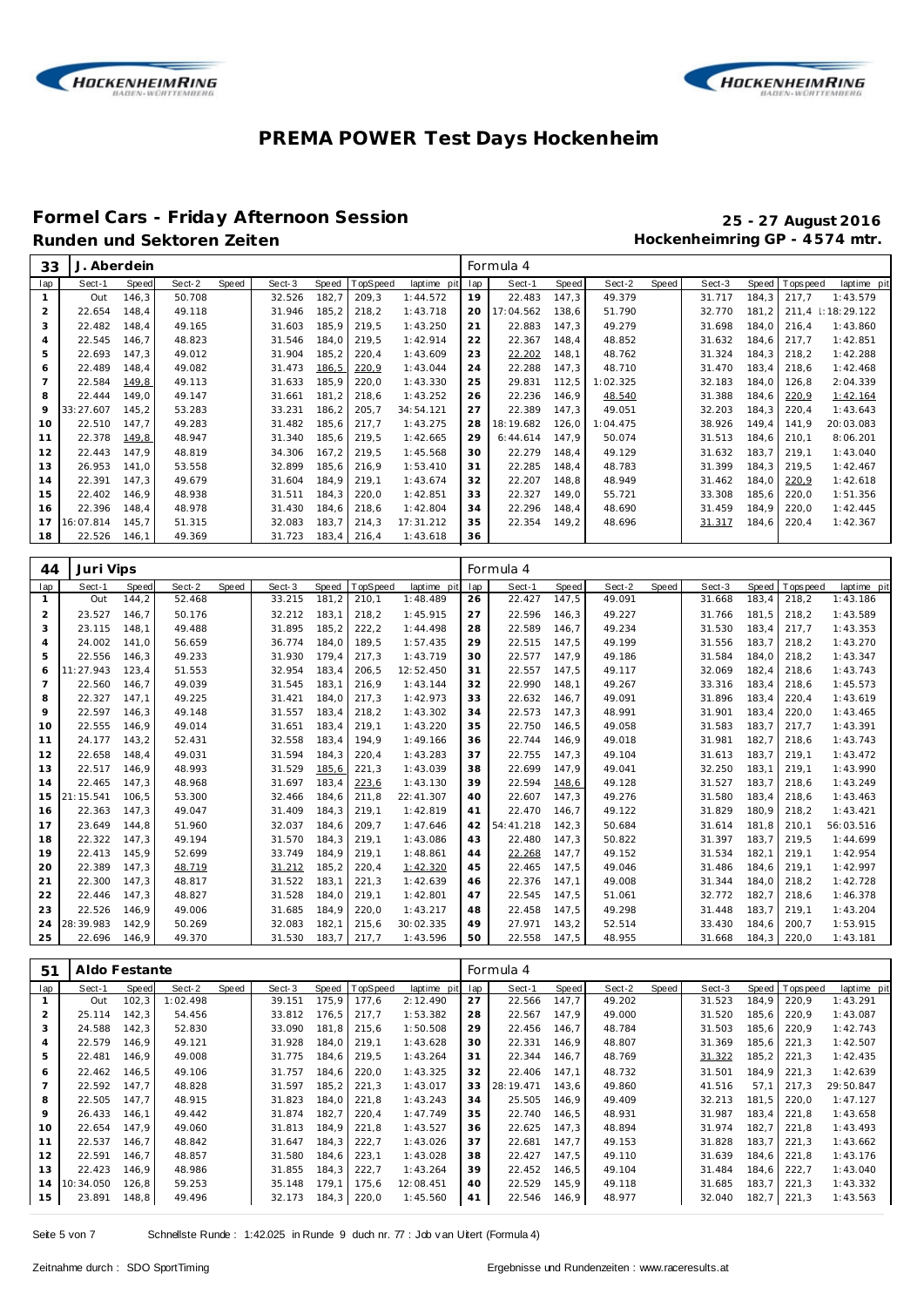



# **Formel Cars - Friday Afternoon Session 25 - 27 August 2016**

### Hockenheimring GP - 4574 mtr.

| 16 | 22.560    | 147.7 | 48.858 | 31.472 | 186.5 | 220.4 | 1:42.890  | 42 | 22.518    | 148.1 | 49.164 | 31.813 | 185.2 | 220.4 | 1:43.495  |
|----|-----------|-------|--------|--------|-------|-------|-----------|----|-----------|-------|--------|--------|-------|-------|-----------|
|    | 22.371    | 147.7 | 48.635 | 31.458 | 186,9 | 221.8 | 1:42.464  | 43 | 29:17.887 | 144.8 | 49.524 | 41.332 | 54.6  | 220.0 | 30:48.743 |
| 18 | 22.654    | 144.6 | 48.938 | 31.832 | 185.6 | 221.3 | 1:43.424  | 44 | 25.735    | 146.9 | 49.502 | 42.184 | 56.0  | 221.3 | 1:57.421  |
| 19 | 22.508    | 148.4 | 48.905 | 31.494 | 184.9 | 221.8 | 1:42.907  | 45 | 25.366    | 147.9 | 49.573 | 44.669 | 56.2  | 220.9 | 1:59.608  |
| 20 | 22.311    | 146.5 | 48.824 | 31.470 | 184.9 | 222.2 | 1:42.605  | 46 | 26.625    | 146.5 | 50.044 | 32.817 | 184.9 | 220.4 | 1:49.486  |
| 21 | 22.401    | 148.1 | 48.679 | 31.442 | 185.6 | 223.1 | 1:42.522  | 47 | 24.008    | 146.3 | 51.432 | 34.447 | 177.9 | 220.9 | 1:49.887  |
| 22 | 22.358    | 147.9 | 48.740 | 31.396 | 185.2 | 222.2 | 1:42.494  | 48 | 23.428    | 146.3 | 49.891 | 32.999 | 184.0 | 221.3 | 1:46.318  |
| 23 | 22.284    | 147.5 | 48.729 | 31.350 | 185.2 | 220.9 | 1:42.363  | 49 | 23.294    | 145.0 | 50.348 | 32.535 | 185.2 | 221.8 | 1:46.177  |
| 24 | 22.382    | 147.7 | 48.706 | 31.395 | 184.9 | 219.1 | 1:42.483  | 50 | 23.256    | 145.2 | 51.431 | 32.824 | 184.0 | 222.2 | 1:47.511  |
| 25 | 31:22.579 | 120.8 | 53.437 | 33.853 | 182.7 | 206.1 | 32:49.869 | 51 | 23.660    | 145.4 | 50.710 | 33.182 | 184.6 | 222.2 | 1:47.552  |
| 26 | 22.980    | 147.5 | 49.270 | 31.756 | 184,3 | 220,9 | 1:44.006  | 52 |           |       |        |        |       |       |           |

| 55  | Niederhauser |              |        |       |        |       |          |             |     | Formula 4 |       |        |       |        |       |            |             |
|-----|--------------|--------------|--------|-------|--------|-------|----------|-------------|-----|-----------|-------|--------|-------|--------|-------|------------|-------------|
| lap | Sect-1       | <b>Speed</b> | Sect-2 | Speed | Sect-3 | Speed | TopSpeed | laptime pit | lap | Sect-1    | Speed | Sect-2 | Speed | Sect-3 | Speed | T ops peed | laptime pit |
|     | Out          | 132,2        | 58.045 |       | 34.972 | 180,6 | 177,0    | 1:57.190    | 22  | 33:50.278 | 120,9 | 54.380 |       | 34.444 | 179,7 | 167.4      | 35:19.102   |
| 2   | 23.962       | 147.1        | 52.011 |       | 32.854 | 182.4 | 215.1    | 1:48.827    | 23  | 24.032    | 148,6 | 49.617 |       | 32.266 | 181.5 | 219.1      | 1:45.915    |
| 3   | 22.771       | 146.9        | 49.495 |       | 32.090 | 182,7 | 217.3    | 1:44.356    | 24  | 22.609    | 147.5 | 48.988 |       | 31.951 | 180.9 | 219.5      | 1:43.548    |
| 4   | 22.736       | 144.8        | 49.322 |       | 31.831 | 182,4 | 217,7    | 1:43.889    | 25  | 23.003    | 146.3 | 49.262 |       | 31.923 | 182.4 | 219.1      | 1:44.188    |
| 5   | 22.670       | 146.5        | 49.471 |       | 32.053 | 182.1 | 217.7    | 1:44.194    | 26  | 22.800    | 147.3 | 49.035 |       | 31.788 | 184,3 | 220,0      | 1:43.623    |
| 6   | 22.952       | 146.5        | 49.565 |       | 32.005 | 182.7 | 218,2    | 1:44.522    | 27  | 22.626    | 146.3 | 49.275 |       | 31.770 | 183.4 | 219.1      | 1:43.671    |
|     | 22.730       | 147.1        | 49.372 |       | 31.834 | 183,4 | 220.0    | 1:43.936    | 28  | 22.655    | 146.7 | 49.220 |       | 31.742 | 183.4 | 220.0      | 1:43.617    |
| 8   | 22.625       | 145.6        | 49.473 |       | 31.778 | 183,7 | 219,5    | 1:43.876    | 29  | 22.676    | 144.8 | 49.096 |       | 31.679 | 183,1 | 219,1      | 1:43.451    |
| 9   | 22.914       | 146.5        | 49.383 |       | 32.024 | 182.1 | 219,5    | 1:44.321    | 30  | 23.069    | 141.0 | 50.613 |       | 33.399 | 182.7 | 217.7      | 1:47.081    |
| 10  | 22.584       | 144.8        | 49.423 |       | 32.110 | 182,4 | 220,4    | 1:44.117    | 31  | 22.586    | 146.3 | 49.191 |       | 31.925 | 182,4 | 219,1      | 1:43.702    |
| 11  | 11:48.264    | 145,2        | 49.985 |       | 32.409 | 180,3 | 217,3    | 13:10.658   | 32  | 40:39.731 | 146.3 | 50.353 |       | 32.681 | 179.7 | 215.6      | 42:02.765   |
| 12  | 22.739       | 146.9        | 50.078 |       | 32.481 | 181.8 | 219,1    | 1:45.298    | 33  | 22.744    | 146.9 | 48.798 |       | 31.977 | 182.1 | 219.5      | 1:43.519    |
| 13  | 22.715       | 147.3        | 49.200 |       | 31.940 | 182,1 | 220.9    | 1:43.855    | 34  | 23.325    | 134.3 | 49.357 |       | 32.038 | 182.7 | 219.5      | 1:44.720    |
| 14  | 23.002       | 141.2        | 49.501 |       | 31.936 | 183.7 | 218.6    | 1:44.439    | 35  | 22.895    | 146.3 | 48.995 |       | 31.845 | 183.4 | 219.5      | 1:43.735    |
| 15  | 22.890       | 145,7        | 49.640 |       | 31.945 | 183,4 | 219,1    | 1:44.475    | 36  | 22.786    | 145,0 | 49.835 |       | 33.044 | 182,4 | 217.7      | 1:45.665    |
| 16  | 23.399       | 146.1        | 49.322 |       | 32.338 | 183.1 | 219.1    | 1:45.059    | 37  | 22.728    | 147.5 | 49.162 |       | 32.041 | 182.7 | 218.6      | 1:43.931    |
| 17  | 30:27.454    | 140.8        | 50.417 |       | 32.593 | 183,1 | 216.0    | 31:50.464   | 38  | 22.772    | 145.4 | 49.460 |       | 31.794 | 183.4 | 219.5      | 1:44.026    |
| 18  | 22.870       | 144.4        | 49.326 |       | 32.246 | 183,4 | 218.2    | 1:44.442    | 39  | 22.743    | 146.5 | 50.214 |       | 33.684 | 182.7 | 220.0      | 1:46.641    |
| 19  | 23.003       | 146.1        | 49.468 |       | 32.011 | 184,0 | 218,6    | 1:44.482    | 40  | 22.711    | 146.3 | 49.345 |       | 31.914 | 183.7 | 220,0      | 1:43.970    |
| 20  | 22.836       | 146.3        | 49.428 |       | 32.552 | 174,5 | 219,5    | 1:44.816    | 41  | 22.651    | 144.8 | 49.811 |       | 32.311 | 182.7 | 219,1      | 1:44.773    |
| 21  | 23.692       | 139.4        | 49.807 |       | 32.518 | 183.1 | 219,1    | 1:46.017    | 42  |           |       |        |       |        |       |            |             |

| 66             | S. Laaksonen |       |          |       |        |       |          |             |     | Formula 4 |       |          |       |        |       |            |             |
|----------------|--------------|-------|----------|-------|--------|-------|----------|-------------|-----|-----------|-------|----------|-------|--------|-------|------------|-------------|
| lap            | Sect-1       | Speed | Sect-2   | Speed | Sect-3 | Speed | TopSpeed | laptime pit | lap | Sect-1    | Speed | Sect-2   | Speed | Sect-3 | Speed | T ops peed | laptime pit |
|                | Out          | 146.7 | 50.321   |       | 32.069 | 184,3 | 210,5    | 1:44.375    | 21  | 22.352    | 147,7 | 48.968   |       | 31.442 | 185,2 | 220,9      | 1:42.762    |
| $\overline{2}$ | 22.531       | 148,4 | 48.842   |       | 31.704 | 184,9 | 217.7    | 1:43.077    | 22  | 22.179    | 148.4 | 48.973   |       | 31.387 | 184,6 | 220,4      | 1:42.539    |
| 3              | 22.210       | 147,5 | 48.970   |       | 31.704 | 185,6 | 219,1    | 1:42.884    | 23  | 22.279    | 148,6 | 48.966   |       | 31.416 | 184.9 | 220,4      | 1:42.661    |
| 4              | 22.267       | 149,0 | 48.846   |       | 32.123 | 184,6 | 219,1    | 1:43.236    | 24  | 22.222    | 148.4 | 48.854   |       | 31.537 | 184,9 | 219.5      | 1:42.613    |
| 5              | 22.502       | 148,6 | 48.976   |       | 31.661 | 184.9 | 219,5    | 1:43.139    | 25  | 31:15.761 | 144.0 | 52.555   |       | 32.939 | 183.7 | 196.4      | 32:41.255   |
| 6              | 22.593       | 148,4 | 48.874   |       | 31.563 | 186,2 | 220.9    | 1:43.030    | 26  | 22.474    | 149.4 | 49.027   |       | 31.357 | 185,6 | 218,6      | 1:42.858    |
|                | 24.708       | 136,2 | 53.507   |       | 31.729 | 186,5 | 195,7    | 1:49.944    | 27  | 22.160    | 147.9 | 48.880   |       | 32.091 | 184.6 | 218.2      | 1:43.131    |
| 8              | 22.631       | 147,5 | 49.102   |       | 31.787 | 186,2 | 220,0    | 1:43.520    | 28  | 22.162    | 149,6 | 48.850   |       | 31.354 | 184,9 | 219,5      | 1:42.366    |
| 9              | 19:50.034    | 123,1 | 1:01.274 |       | 35.168 | 172,2 | 156,5    | 21:26.476   | 29  | 22.572    | 128,7 | 1:12.606 |       | 36.665 | 185,9 | 151.0      | 2:11.843    |
| 10             | 24.714       | 138,3 | 54.550   |       | 33.231 | 182,4 | 200,7    | 1:52.495    | 30  | 22.222    | 149,0 | 50.223   |       | 37.800 | 185,2 | 220,4      | 1:50.245    |
| 11             | 23.107       | 147.5 | 50.276   |       | 32.382 | 185,6 | 220,0    | 1:45.765    | 31  | 22.181    | 149,4 | 48.638   |       | 31.428 | 186,5 | 220,0      | 1:42.247    |
| 12             | 10:41.295    | 130,3 | 59.513   |       | 35.493 | 178,8 | 177,9    | 12:16.301   | 32  | 22.138    | 149.4 | 48.821   |       | 31.368 | 185,6 | 220,4      | 1:42.327    |
| 13             | 24.522       | 147,5 | 52.029   |       | 33.197 | 183,4 | 178,2    | 1:49.748    | 33  | 22.209    | 149,8 | 48.846   |       | 31.462 | 185,2 | 220,4      | 1:42.517    |
| 14             | 22.996       | 148,6 | 50.699   |       | 32.621 | 180,0 | 220,9    | 1:46.316    | 34  | 6:11.265  | 144,0 | 53.794   |       | 33.333 | 183,4 | 192.5      | 7:38.392    |
| 15             | 21:35.157    | 136,7 | 58.101   |       | 33.310 | 184,9 | 185,9    | 23:06.568   | 35  | 24.158    | 149.0 | 50.503   |       | 31.667 | 184,9 | 196.0      | 1:46.328    |
| 16             | 56:38.917    | 142,3 | 52.908   |       | 33.091 | 183,4 | 178,8    | 58:04.916   | 36  | 22.245    | 149,8 | 48.719   |       | 31.314 | 185,6 | 220.0      | 1:42.278    |
| 17             | 22.533       | 149,0 | 48.820   |       | 31.371 | 186,2 | 220,0    | 1:42.724    | 37  | 22.457    | 146.1 | 1:07.277 |       | 31.422 | 185,6 | 127.7      | 2:01.156    |
| 18             | 22.285       | 149,4 | 48.791   |       | 31.325 | 185,2 | 221,8    | 1:42.401    | 38  | 22.492    | 149,8 | 48.760   |       | 31.320 | 184,3 | 221,8      | 1:42.572    |
| 19             | 22.264       | 147,5 | 48.789   |       | 31.387 | 186,2 | 220,9    | 1:42.440    | 39  | 22.134    | 149,6 | 48.687   |       | 31.237 | 184,9 | 220,9      | 1:42.058    |
| 20             | 22.365       | 149,2 | 59.183   |       | 39.966 | 185,6 | 220,9    | 2:01.514    | 40  |           |       |          |       |        |       |            |             |

| 68  |              |       | Juan Manuel Correa |       |                    |             |                |                 |    | Formula 4    |       |        |         |        |                 |             |
|-----|--------------|-------|--------------------|-------|--------------------|-------------|----------------|-----------------|----|--------------|-------|--------|---------|--------|-----------------|-------------|
| lap | Sect-1       | Speed | Sect-2             | Speed | Sect-3             |             | Speed TopSpeed | laptime pit lap |    | Sect-1       | Speed | Sect-2 | Speed I | Sect-3 | Speed Tops peed | laptime pit |
|     | Out          | 143.0 | 51.073             |       | 32.045             |             | 184.9 206.5    | 1:45.151        | 23 | 22.545 147.3 |       | 48.990 |         | 31.472 | 184.3 220.9     | 1:43.007    |
|     | 22.453 147,3 |       | 49.077             |       | 31.328             |             | 186,2 217,3    | 1:42.858        | 24 | 22.528 147.5 |       | 49.186 |         | 31.514 | 183.7 220.9     | 1:43.228    |
|     | 22.334       | 148.4 | 48.897             |       | 31.549             | 184,6 218,6 |                | 1:42.780        | 25 | 22.454 147.1 |       | 49.077 |         | 31.664 | 184.0 220.0     | 1:43.195    |
|     | 22.357       | 149,2 | 50.179             |       | 31.460             | 185.6 219.5 |                | 1:43.996        | 26 | 22.436 147.3 |       | 48.994 |         | 31.489 | 184.3 220.4     | 1:42.919    |
|     | 22.376       | 142,3 | 49.306             |       | 31.885 186,2 219,1 |             |                | 1:43.567        | 27 | 22.470 147.5 |       | 49.023 |         | 31.575 | 185,2 220,9     | 1:43.068    |

Seite 6 von 7 Schnellste Runde : 1:42.025 in Runde 9 duch nr. 77 : Job v an Uitert (Formula 4)